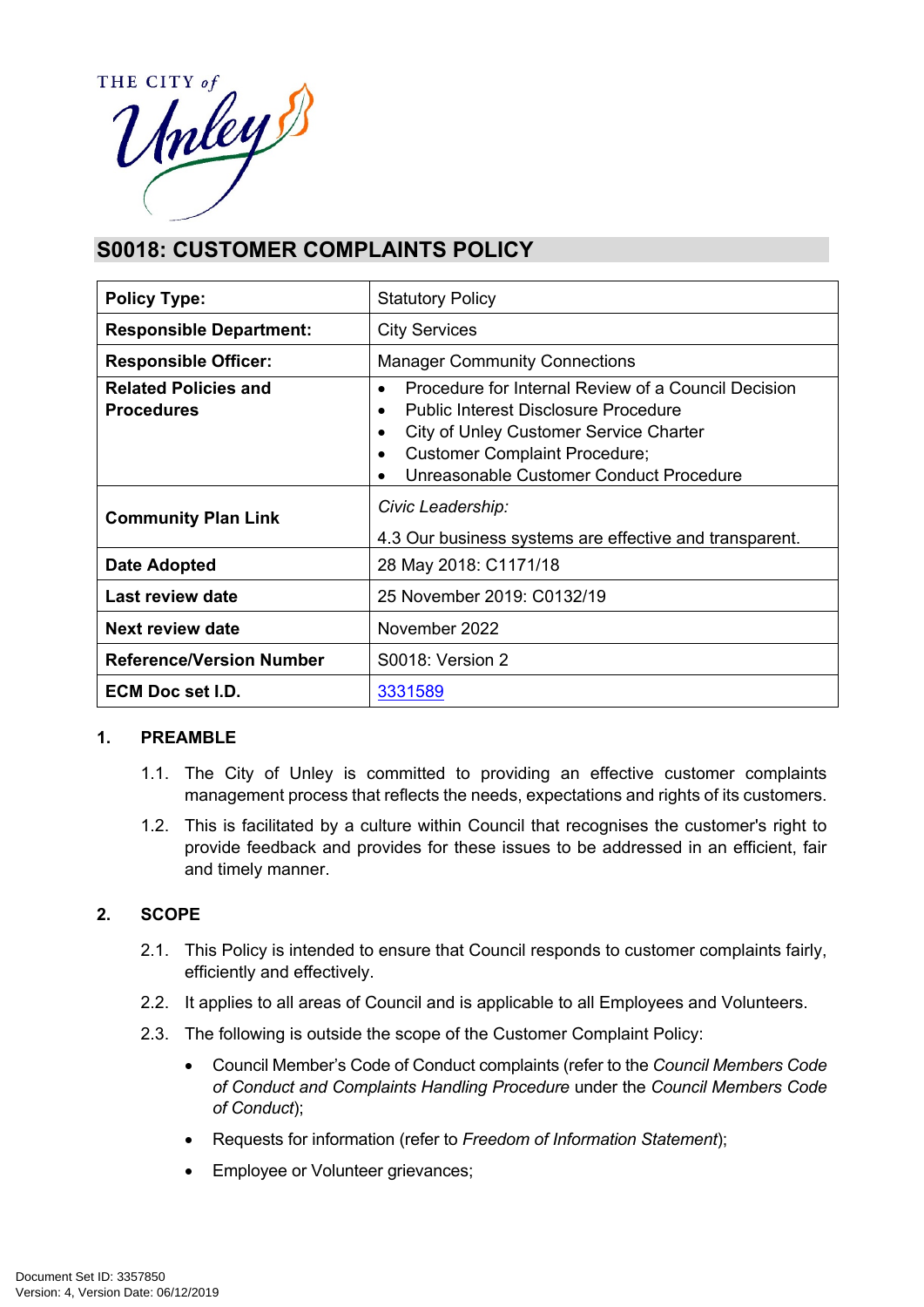- Service requests. These may vary but are likely to relate to:
	- requests for approval
	- **•** requests for action
	- **F** routine inquiries about the organisation's business
	- requests for the provision of information, services and assistance
	- **•** reports of failure to comply with laws regulated by the organisation
	- requests for explanation of policies, procedures and decisions
- Opinions and comments of interest made directly or indirectly, explicitly or implicitly about Council's products, services, facilities and Employees and Volunteers.
- 2.4. Where there is a reasonable suspicion that the complaint involves corruption in public administration, serious or systemic misconduct in public administration, or serious or systemic maladministration then the matter **must** be reported to the Office of Public Integrity in accordance with the *Independent Commissioner Against Corruption Act 2012*. These types of complaints do not fall within the scope of this policy.

# **3. POLICY OBJECTIVES**

- 3.1. The primary objective of the Policy is to satisfy the mandatory requirements of Section 270 (a1) and (a2) of the *Local Government Act 1999*.
- 3.2. Council's complaints resolution framework is intended to:
	- Proactively demonstrate Unley values and culture through enabling Council's Customer First value;
	- Enable Council to respond to customer complaints in a timely and cost-effective way;
	- Boost public confidence in Council's administrative processes; and
	- Provide information that can be used by Council to deliver quality improvements in its products, services, systems and complaint handling thus reducing complaints about similar issues.
- 3.3. The core principles of the complaint resolution framework are:
	- 3.3.1. *People focus:* Council is open to complaints from members of the public about Council's decisions, products, services, facilities, Employees and Volunteers, or the resolution of a complaint.
	- 3.3.2. *Transparency:* Council publicises how and where complaints may be made, and will make the process of complaint resolution and investigation easy for complainants to access and understand, whilst being flexible in how complaints may be made to or about Council.
	- 3.3.3. *Responsiveness***:** Complaints are acknowledged promptly and addressed according to urgency. The complainant is kept informed throughout the process. Council is genuine in its communication and follows through on its promises. Council's primary focus is resolution.
	- 3.3.4. *Fairness***:** To ensure the complaint handling process is fair and reasonable complaints are dealt with in an equitable, objective and unbiased manner. Council will take every reasonable step to ensure that people making

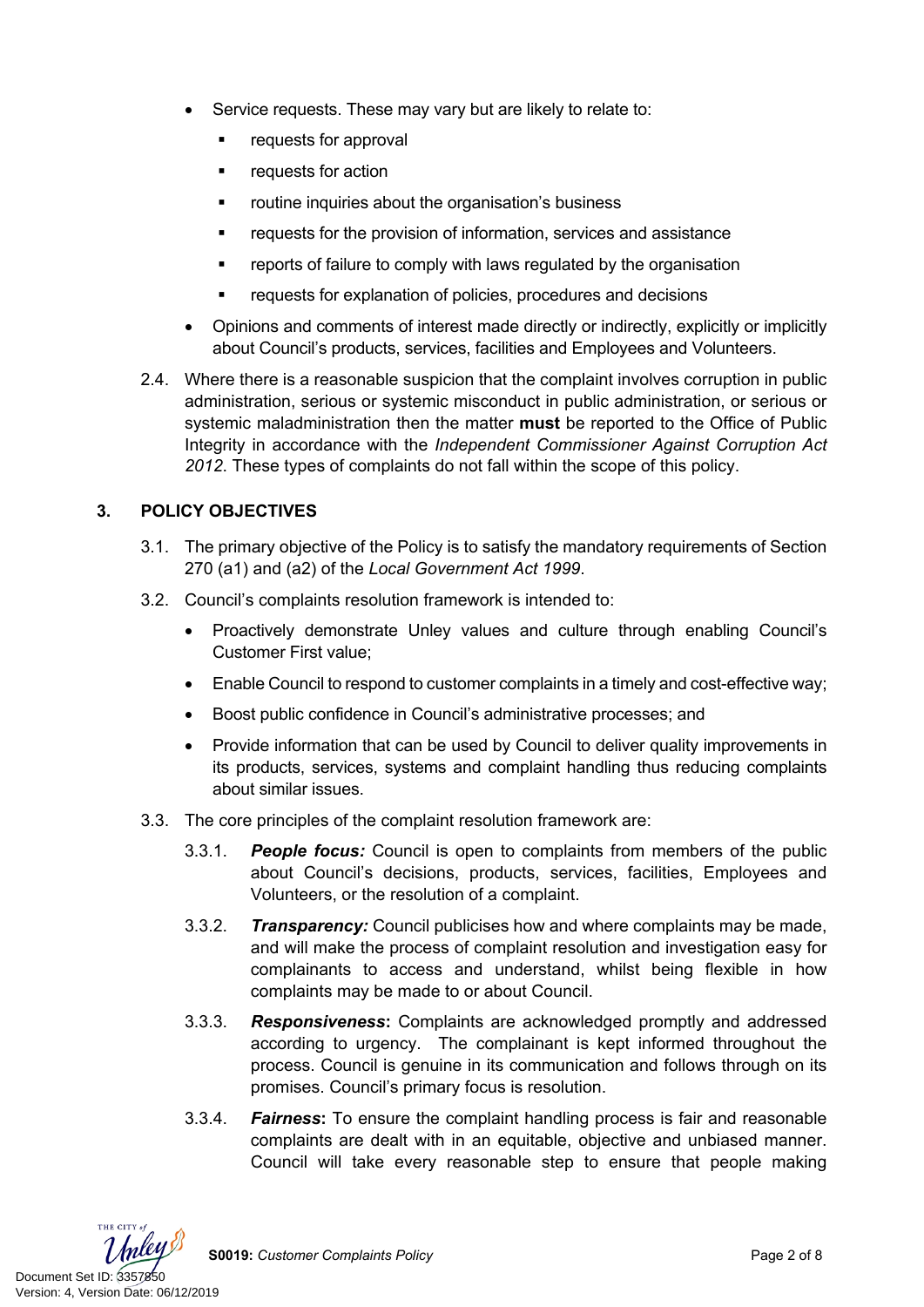complaints are not adversely affected because a complaint is made by them or on their behalf.

- 3.3.5. *Support***:** Council supports and assists customers who need help to make a complaint. There are opportunities for internal and external review and/or appeal about the organisation's response to the complaint, and complainants are informed about these avenues.
- 3.3.6. *Confidentiality***:** Personal information related to complaints is kept confidential. Where appropriate the confidentiality of information related to a complaint will be respected. Complaints about Employees or Volunteers will be kept confidential during the investigation process.
- 3.3.7. *Accountability:* Accountabilities for complaint handling are clearly established, and complaints and responses are monitored and regularly reported to management. Council Officers have appropriate authority and guidance to resolve issues that commonly arise in the resolution of complaints. Council provides appropriate training, support and resources to Council Officers who are responding to complaints.
- 3.3.8. *Continuous Improvement***:** Complaints represent an opportunity for improvement in Council's internal procedures and processes, and support ongoing customer satisfaction monitoring such as annual surveying, interviews, forums, program evaluation forms, etc.

# **4. DEFINITIONS**

- 4.1. **Comments** means positive or negative, verbal or written opinions or reactions (a view or judgement formed which is not based on fact or knowledge) about Council's products, services, facilities or Employees or Volunteers.
- 4.2. **Complaint** is an expression of dissatisfaction made to or about Council's decisions, products, services, facilities, Employees or Volunteers, or the handling of a complaint.
- 4.3. **Complaint framework** comprises all policies, procedures, practices, hardware and software used by us in the resolution of complaints.
- 4.4. **Business Day** means a day when the Council is normally open for business (i.e. Monday to Friday, excluding public holidays).
- 4.5. **CEO** is the Chief Executive Officer of the Corporation of the City of Unley, or their delegate.
- 4.6. **Council** means the Corporation of the City of Unley.
- 4.7. **Dispute** is an unresolved complaint escalated either within or outside of Council.
- 4.8. **Employee** includes a person employed directly by Council in a full-time, part time or casual capacity (whether that position is permanent or contractual) and a person providing services to, or on behalf of, the Council even though they may be employed by another party.
- 4.9. **Feedback** is customer participation in formal Council consultation processes (formal feedback opportunities through various public consultation channels such a focus groups, surveys, Your Say Unley, etc).
- 4.10. **Policy** means a statement or set of principles that guides decisions and the achievement of Council's vision, themes, and goals.



**S0019:** *Customer Complaints Policy* Page 3 of 8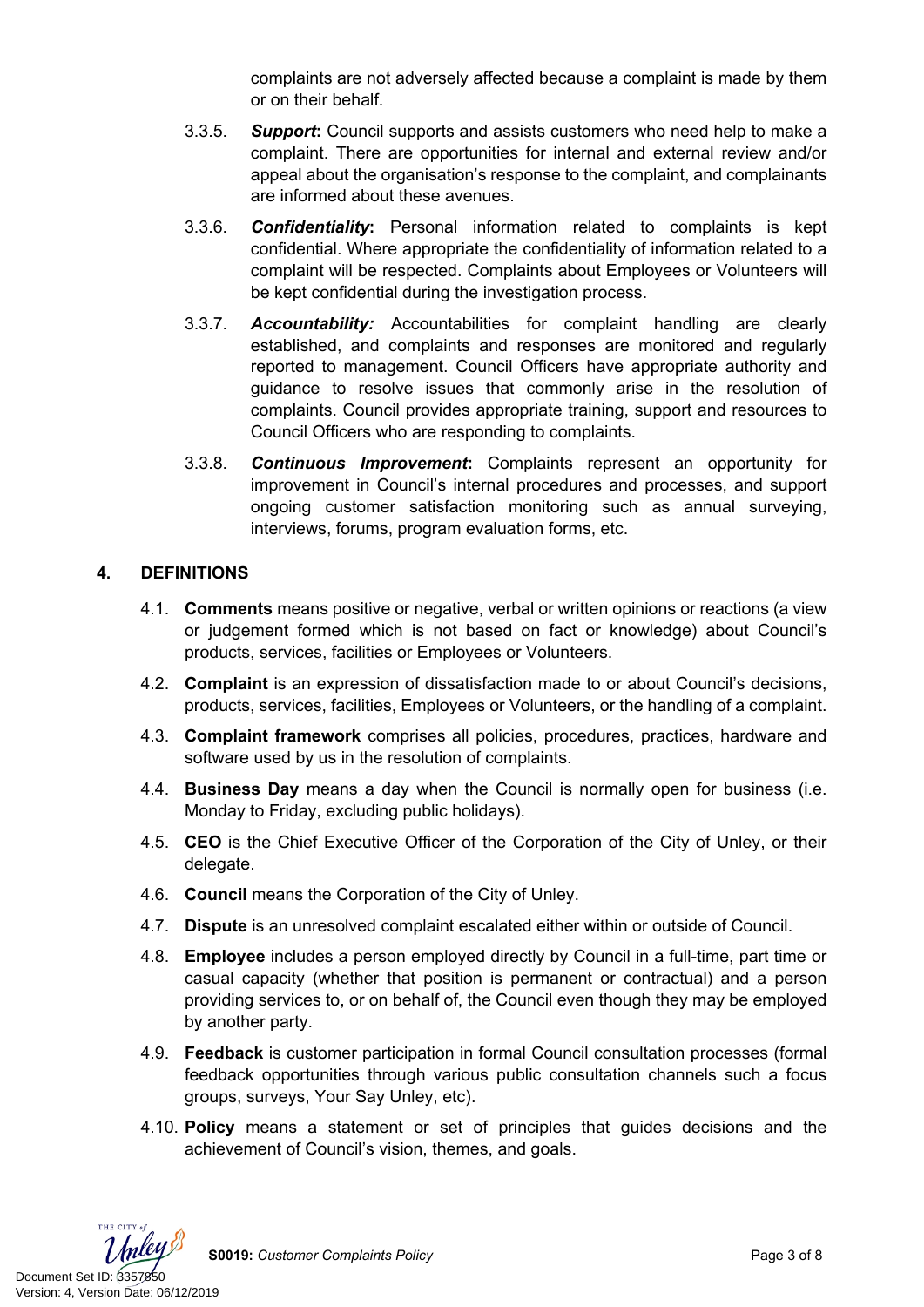- 4.11. **Procedure** is a statement or instruction that sets out how Council policies will be implemented and by whom.
- 4.12. **Resolution** is the completion of the complaint process within the agreed time frame, inclusive of receipt, investigation, consideration and determination of a complaint which may or may not involve agreement of all the parties.
- 4.13. **Request for Service** means the seeking of service, approval, information, action or assistance in line with Council's service offering.
- 4.14. A **Vexatious Complaint** is any request:
	- (i) from a complainant who has consistently, over a period of time, complained about minor or trivial matters;
	- (ii) that has previously been dealt with, and no new information has been provided by the complainant;
	- (iii) where the complainant, or the person on whose behalf the complaint was made, does not have a sufficient personal interest in the matter raised in the complaint; **or**
	- (iv) that is frivolous or not made in good faith; **and**
	- (v) considered by the CEO having regard to all the circumstances of the request, that an investigation or the continuance of the investigation of the matter raised in the complaint, is unnecessary or unjustifiable
- 4.15. A **Volunteer** is an individual who provides services of their own free will, without coercion and for no financial reward, that complement but do not replace the services provided by staff, and who are managed under Council's *Volunteer Management Policy.*

# **5. ROLES AND RESPONSIBILITIES**

## 5.1. **Chief Executive Officer**

5.1.1. The CEO is ultimately accountable for the management of, and response to, customer interactions dealing with serious matters or where the customer has not been satisfied with Council's response.

## 5.2. **General Managers**

5.2.1. General Managers are responsible for resolving customer interactions relevant to their divisions and where cross-division resolutions are required.

## 5.3. **Managers**

5.3.1. Managers are responsible for resolving customer interactions relevant to their business unit and for ensuring that Employees deal with feedback received in accordance with this Policy.

## 5.4. **Council Officers**

5.4.1. Includes all levels of Council Employee. Council Officers are accountable for dealing with initial customer interactions relevant to their responsibilities and for the application of this Policy.

# 5.5. **Volunteers**

5.5.1. Are accountable for dealing with customer interactions relevant to their responsibilities, in accordance with the *Volunteer Management Policy*.



**S0019:** *Customer Complaints Policy* Page 4 of 8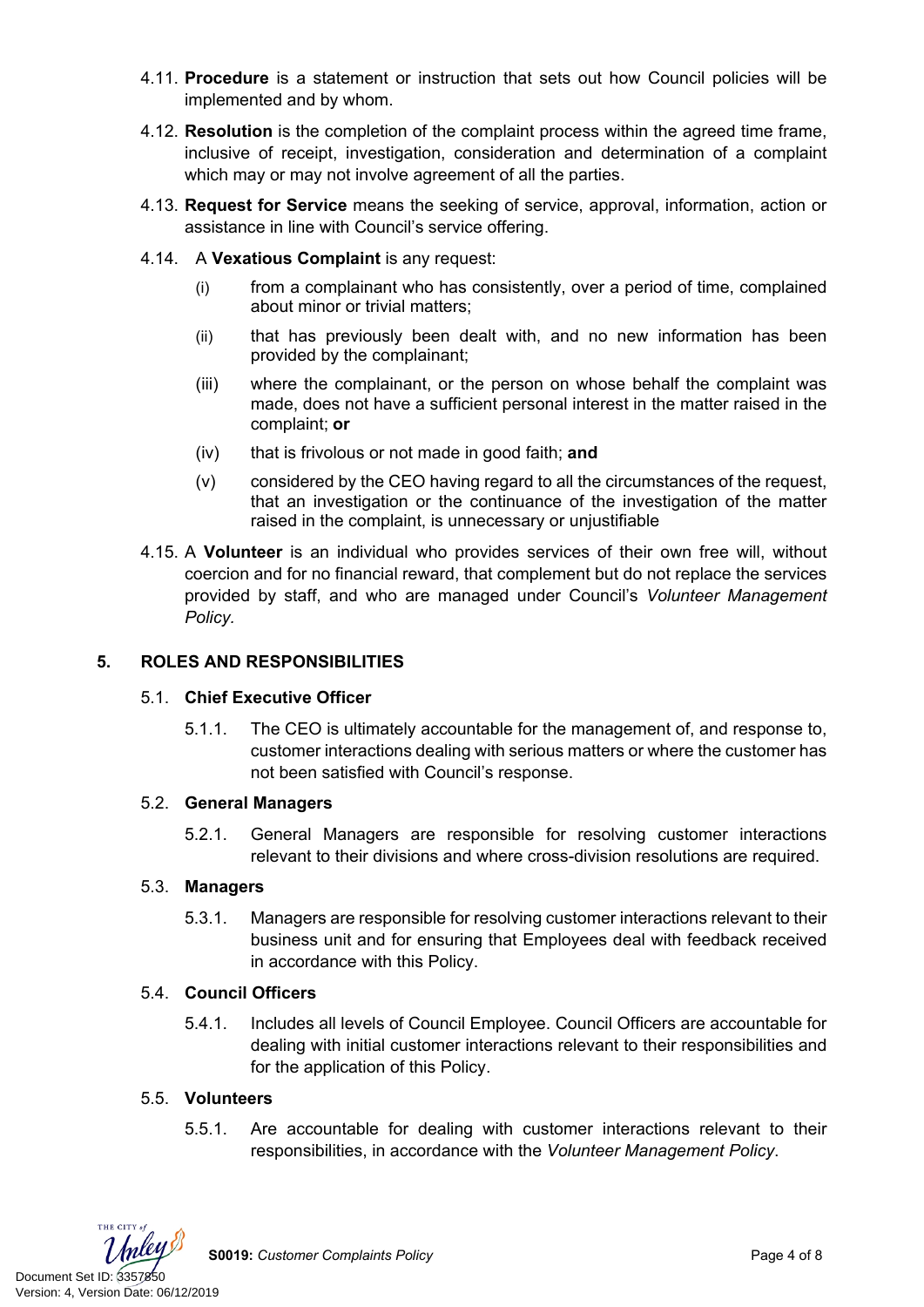# **6. POLICY STATEMENT**

## 6.1. **Lodgement of Complaints**

- 6.1.1. The City of Unley provides and promotes multiple channels for lodging complaints.
- 6.1.2. Complainants can contact Council via mail, email, in person, phone, Council's website and social media.
- 6.1.3. Complainants also have the opportunity to contact their local Ward Councillors when a complaint or request for service was lodged and the complainant did not receive a response within ten (10) working days.
- 6.1.4. The lodging of a complaint will not automatically suspend or put on hold the matter that is the subject of the complaint.

## 6.2. **Relevant Contact Details**

6.2.1. The relevant contact details for making a complaint are:

**Address** City of Unley PO Box 1 UNLEY SA 5061

Civic Centre 181 Unley Road Unley SA 5061 **Phone:** 08 8372 5111 **Email** [pobox1@unley.sa.gov.au](mailto:pobox1@unley.sa.gov.au)

# 6.3. **Facilitating Complaints**

- 6.3.1. Council is committed to receiving complaints in good faith.
- 6.3.2. Where a complaint involves multiple areas within Council, responsibility for communicating with the complainant and/or their representative will be coordinated.
- 6.3.3. Council will accept complaints relating to the decisions and actions of officers as well as the decisions and actions of providers delivering service on behalf of Council.
- 6.3.4. Where a complaint made directly to Council involves external service providers, the complainant will be referred to the relevant provider.
- 6.3.5. People making complaints will be:
	- provided with information about Council's complaint resolution process;
	- provided with multiple and accessible ways to make complaints;
	- listened to, treated with respect by Council Officers and actively involved in the complaint resolution process, where possible and appropriate; and
	- provided with reasons for Council's decision/s and any options for redress or review.
- *6.3.6.* Council will not investigate or action anonymous complaints. If a complainant is concerned about disclosing their identity, they may request that their

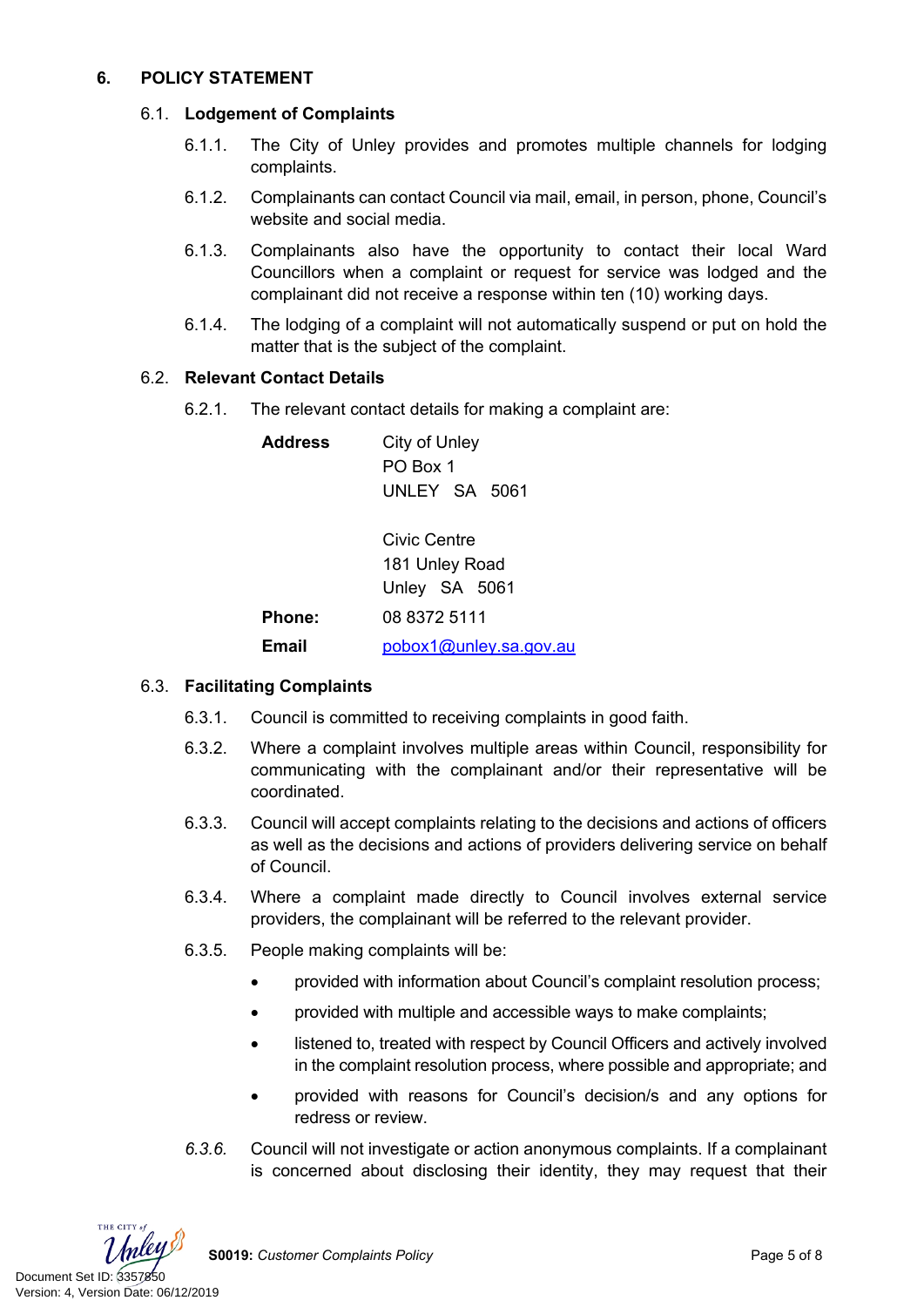identity be kept confidential. Where relevant, a person making a disclosure of public interest information may activate protections under the *Public Interest Disclosure Act 2018,* and in accordance with Council's *Public Interest Disclosure Procedure*.

## 6.4. **Response to Complaints**

- 6.4.1. Receipt of a complaint will be promptly acknowledged, and a response will be provided within a **ten (10)** business day timeframe.
- 6.4.2. In some circumstances the complaint process may take longer due to the nature and complexity of the complaint, and a Council Officer will contact the complainant to advise of the circumstances, and revised date for receiving the response.
- 6.4.3. The complaint will be assessed and prioritised in accordance with the urgency and/or seriousness of the issues raised.
- 6.4.4. Throughout the process, people's expectations will be managed, and a Council Officer will inform them of the following:
	- the complaints process;
	- the expected time frames for Council's actions;
	- the progress of the complaint and reasons for any delay;
	- their likely involvement in the process, and
	- the possible or likely outcome of their complaint.
- 6.4.5. Complainants will be advised when Council is not the relevant authority to deal with any part of their complaint, and provided advice about where such issues and/or complaints may be directed (if known and appropriate) e.g. Ombudsman, State Government, Australian Government Aged Care Complaints Commissioner, etc. Some legislation (Act, Regulation, Rule by By-Law) specifically makes provision for an appeal, or an internal or external review of a decision.
- 6.4.6. Personal information that identifies individuals will only be disclosed or used by the City of Unley as permitted under the relevant privacy laws, legislative requirements and any relevant confidentiality obligations.
- 6.4.7. Council will also make an assessment as to whether there has been a disclosure of public interest information; whether identity protection should be afforded; and whether to protect the complainant's identity before the substance of the complaint is addressed in accordance with the *Public Interest Disclosure Act 2018*.
- 6.4.8. If the complaint is assessed by the Chief Executive Officer to be a Vexatious Complaint, the complainant will be informed of that decision, and of the reasons why Council has declined to take any further action.
- 6.4.9. If a complainant persists or acts unreasonably in their contact with Council, their behaviour may be dealt with under the *Unreasonable Customer Conduct Procedure*.

## 6.5. **Complaint Resolution & Internal Review of a Council Decision**

6.5.1. Council is committed to resolve complaints and will undertake investigations and research where required to ensure appropriate complaint resolution.



**S0019:** *Customer Complaints Policy* Page 6 of 8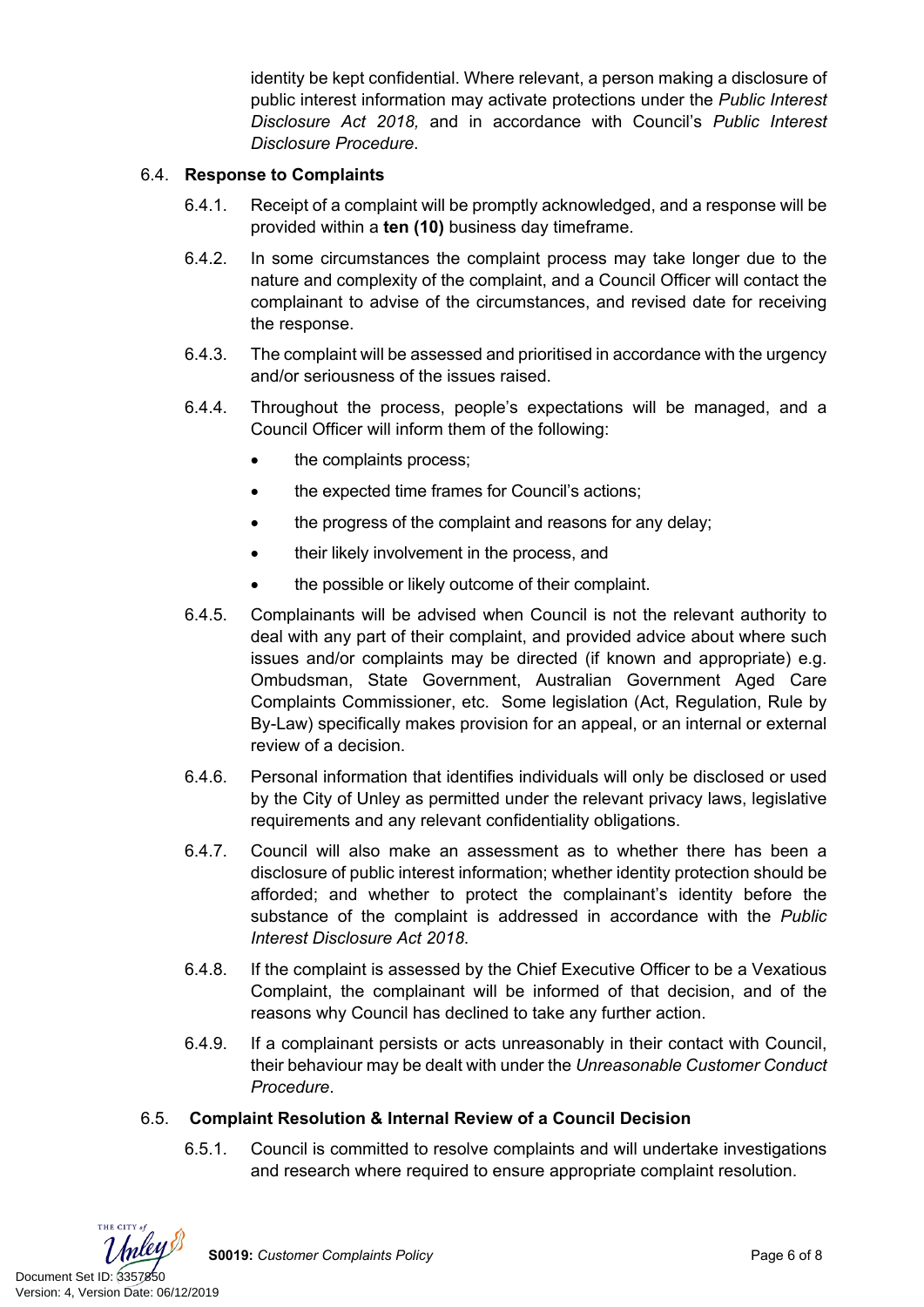- 6.5.2. Where possible, Council will endeavour to resolve complaints at first contact with the City of Unley. Council Officers will be empowered to resolve complaints promptly and with as little formality as possible. Flexible approaches to problem solving have been adopted to enhance accessibility for people, and/or their representative, in making complaints.
- 6.5.3. Complaints regarding regulatory investigations or expiations must follow the formal process, in accordance with the relevant statutory requirements.
- 6.5.4. The Council Officer handling the complaint will be different from the Employee or Volunteer, whose service or conduct is being complained about.
- 6.5.5. Each complaint will be assessed on its merits and the people making the complaint and/or their representative will be involved in the process as far as possible.
- 6.5.6. Statutory requirements and processes will be met as required.
- 6.5.7. Complainants will be advised of the outcome of the complaint, action taken and the reasons for the decision.
- 6.5.8. In the event the complainant is not satisfied or does not agree with the outcome or decision, it is still considered a resolution. If the complainant is not satisfied with the outcome or decision, they will be advised of any options for review that may be available to them, such as:
	- a Second Tier Review, conducted by the Council Officer immediately senior to the original decision making Officer;
	- a section 270 Internal Review of a Council Decision;
	- an external review; or
	- an external appeal.
- 6.5.9. A Second Tier Review will assess the validity of the complaint and make a determination to:
	- (i) affirm the original decision or action;
	- (ii) vary the original decision or action; or
	- (iii) make a new decision or action.
- 6.5.10. A section 270 Internal Review of a Council Decision is dealt with in accordance with Council's *Internal Review of Decision Policy and Procedure.*  It will examine the process by which the original decision was made, not the decision itself. The review may or may not result in the disputed decision being reconsidered and overturned. The internal review process will aim for procedural fairness to ensure that all parties have the opportunity to express their point of view in relation to the decision under review, provide relevant information and respond to issues raised.

# 6.6. **Corporate Reporting**

6.6.1. Reports on Council's complaint resolution will be published in the City of Unley Corporate Half Yearly Report (January and July), available on [www.unley.sa.gov.au.](file:///C:/Users/tnorman/AppData/Local/Microsoft/Windows/INetCache/Content.Outlook/YZPTQSXQ/www.unley.sa.gov.au)

# **7. POLICY DELEGATIONS**

7.1. Nil